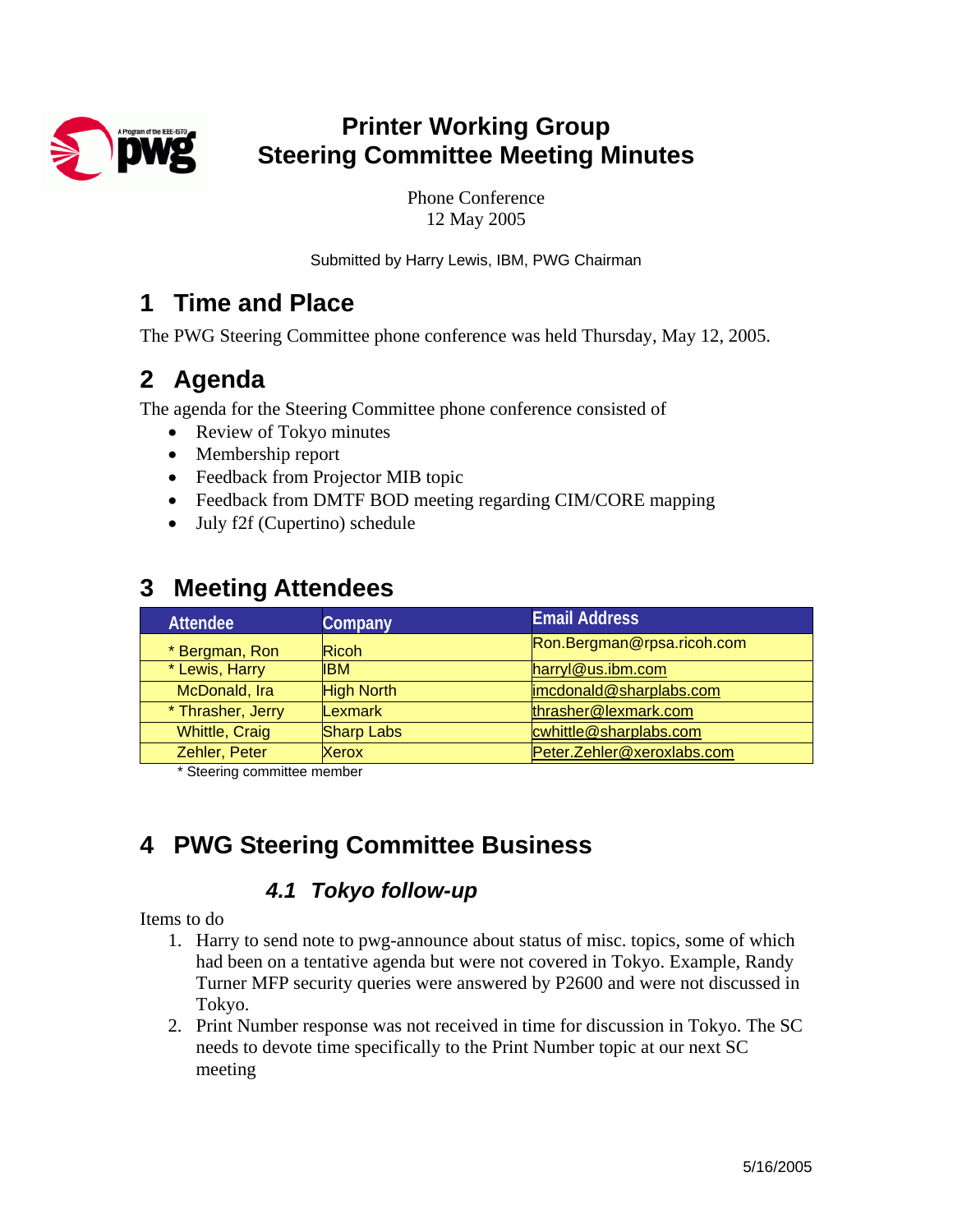

- 3. Projector MIB. Canon and Epson had reps in Tokyo who said they would attempt to drum up interest across the industry (HP, Sony, ViewSonic, InFocus etc). Need status. Also, Harry to remind Dell about this project and find out what level of interest they have (since Dell initiated the topic).
- 4. Need to inform all delinquent members that they will be officially removed by June 1. This will balance the quorum rules prior to voting formal approval on several PWG projects currently in Last Call.
- 5. Need to discuss PWG Officer status for new elections at next SC meeting
- 6. Need to inform Paul Danbold of possible bake-off Thursday evening.
- 7. Craig Whittle will help pull together the announcement regarding the Port Mon MIB prototype testing (following acknowledgement from Paul Danbold that Apple can accommodate the evening session)
- 8. Ron Bergman will verify that he is able to bring a packet sniffer and hub to the test activity (check with Paul regarding the need and ability to accommodate)
- 9. Jerry will post a call for patents regarding Port Mon MIB.
- 10. Need to sketch in October agenda (no port mon mib, possible FSG alliance)

#### *4.2 Port MON MIB*

Question, with a prototype tentatively scheduled for the July f2f, should we hold off Formal Approval to allow feedback from the prototype testing? We need to check and make sure Microsoft is on board with this in terms of schedule.

#### *4.3 PWG Leadership*

A call for nominations for PWG Officers, including Chairman, Vice Chairman and Secretary to begin in September 2005 has been issued. Two members have responded that they will accept Secretary and/or Vice Chairman roles once a Chairman has been selected.

Subsequent calls have not resulted in any new nominations. We still need a nomination for PWG Chairman.

#### *4.4 DMTF CIM/Core work register*

The work register to update DMTF CIM/Core based on IETF Printer MIBv2 and PWG Semantic Model was presented to the DMTF Board of Directors at a conference call just prior to this PWG SC meeting (Harry and Ira attended). The DMTF BOD is to vote on acceptance of the work register and we anticipate them extending an official offer for alliance. PWG SC will send an official response to DMTF following next week's SC meeting.

#### *4.5 Cupertino agenda*

Apple will host the July f2f. The agenda is shaping up as follows.

```
(1) Monday – P2600
```

```
(2) Tuesday - P2600
```